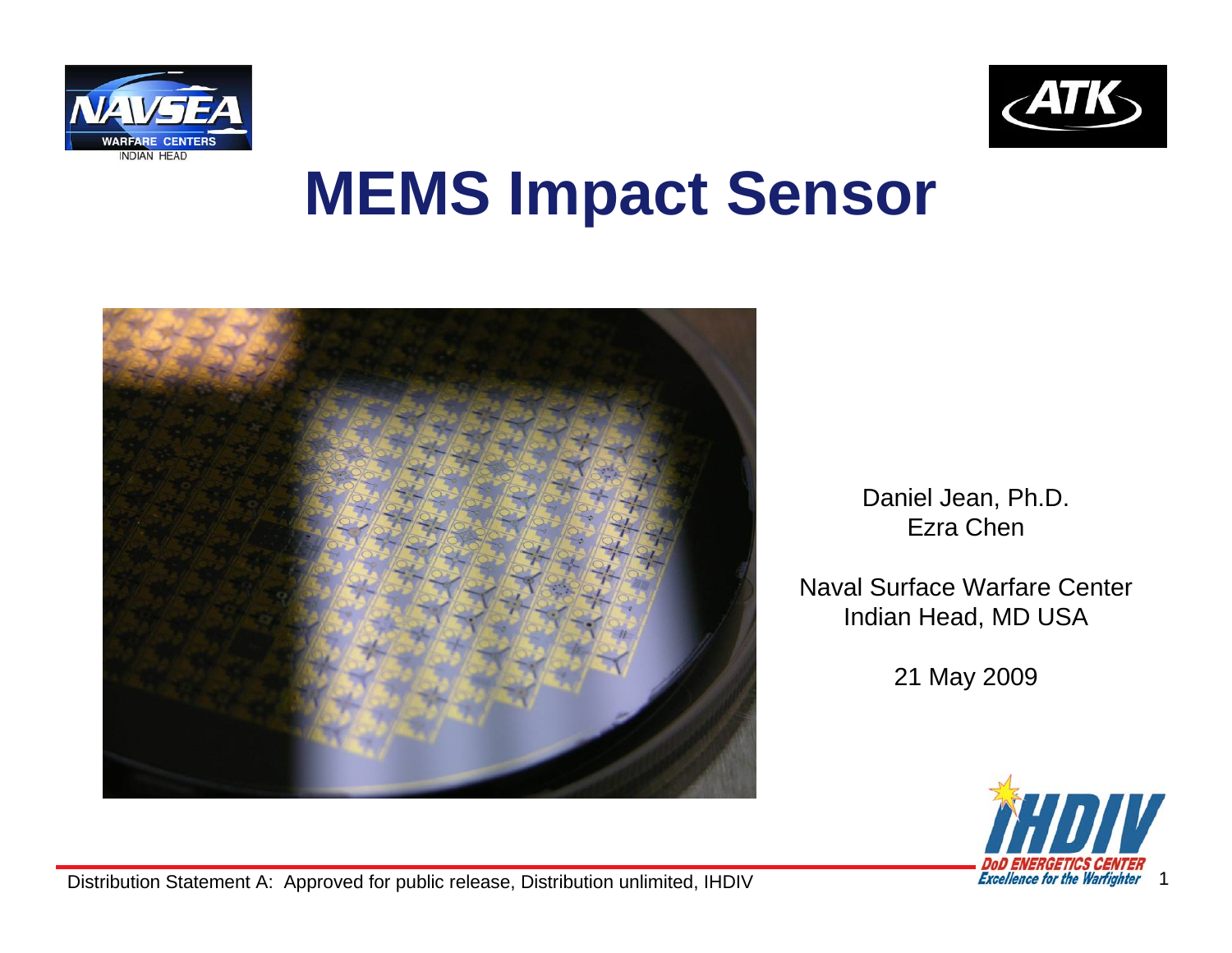### **Contact Switch for Point Detonation**

- Purpose: impact sensor for air burst round
- Trigger between 90 and 150 G
- Current snap dome sensor too large and inaccurate
- New contact switch must be low profile: less than 900 µm tall
- 2 rounds of design and fabrication completed in 2007
	- 60 sensors delivered
- 1 round of design and fab in 2008, 15 sensors delivered

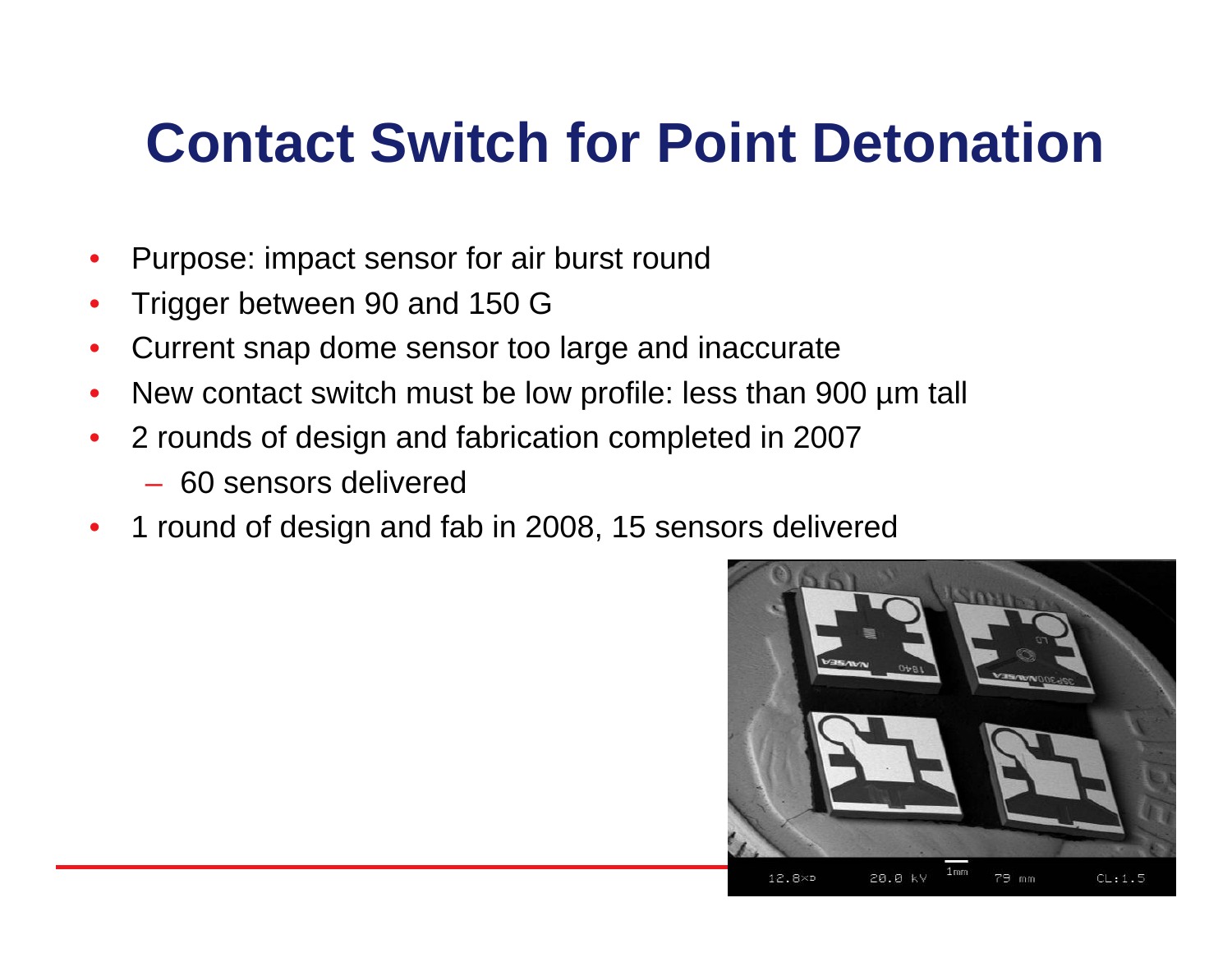# **Contact Switch Schematic**

### **Out-of-Plane Configuration**

Threshold Sensor:

- Impact and shock
- Mass moves
- Switch closes
- Shock event ends
- Switch opens

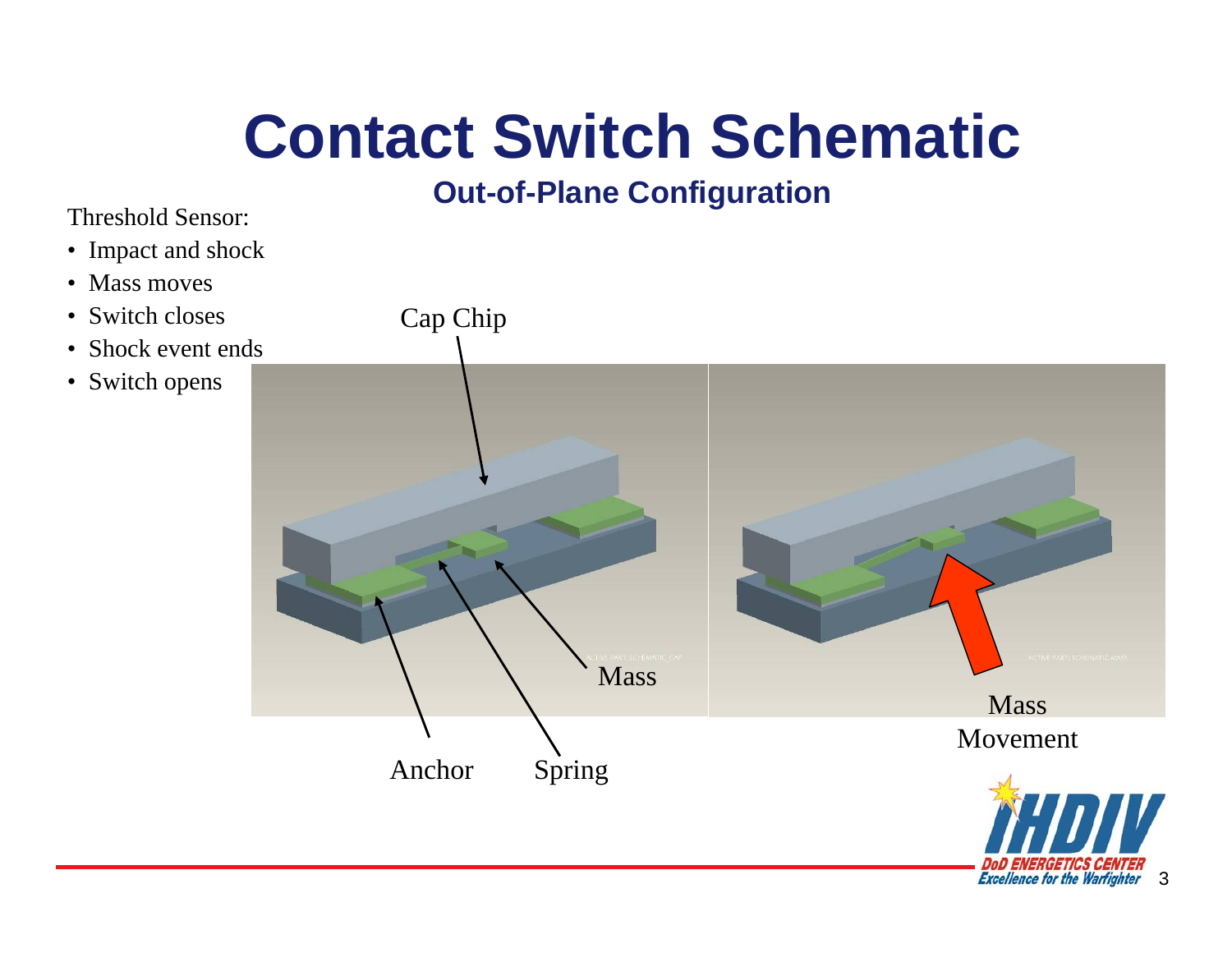### **Contact Switch Schematic**

### **Packaging and Signal Routing**





**Switch** Closed

**Excellence for the Warfighter**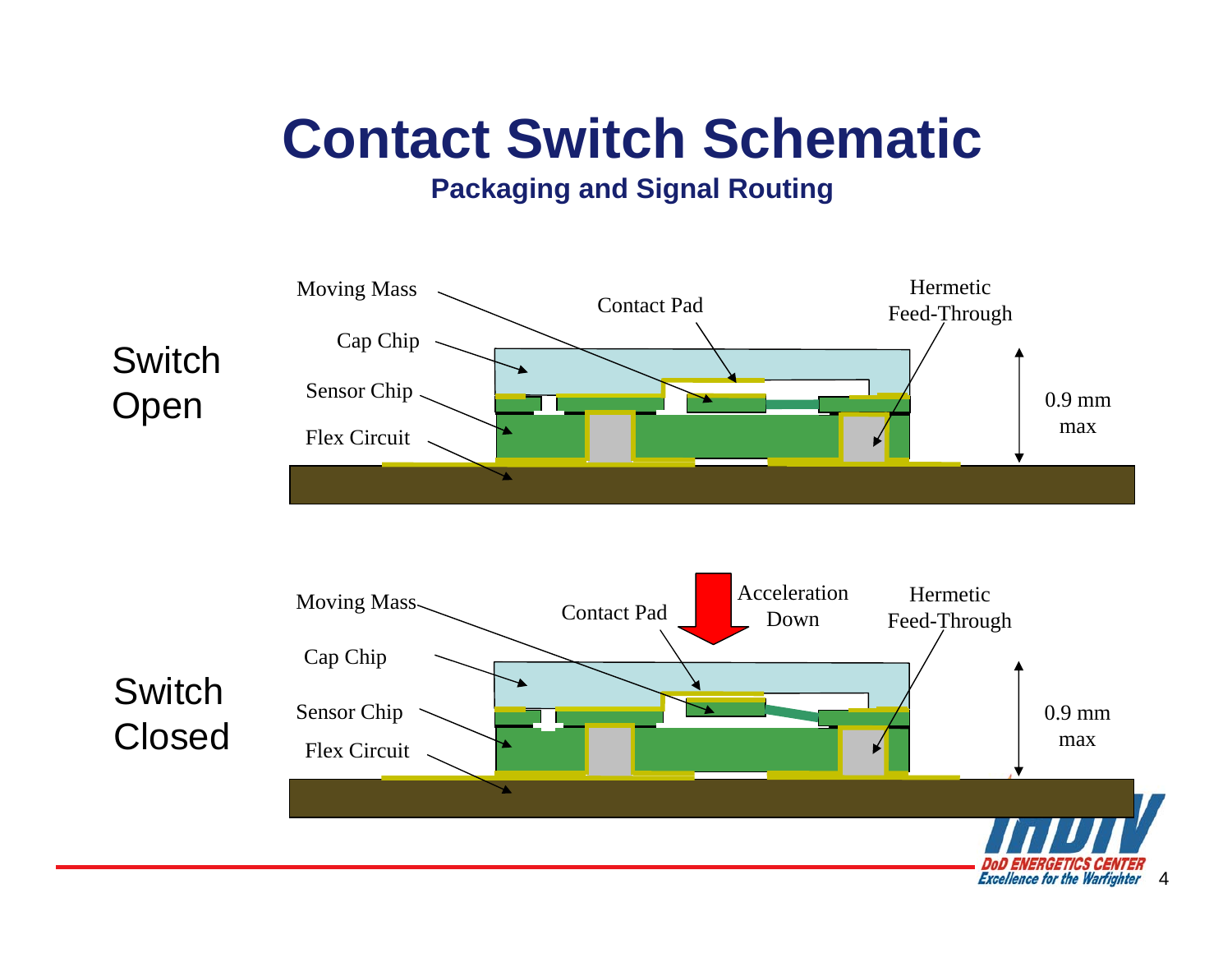## **2-Spring Design**

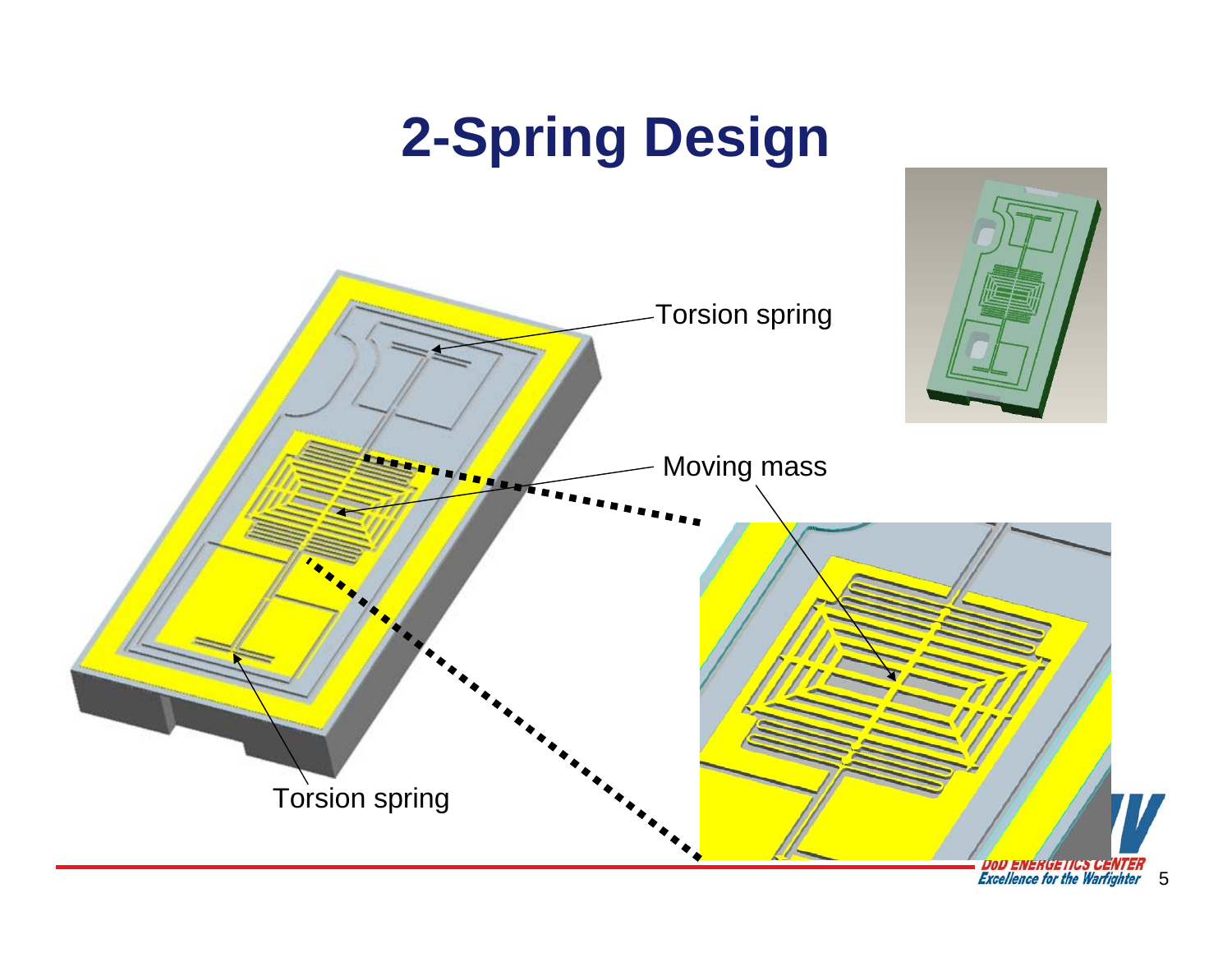### **Switch Sealing Requires MEMS Chip to Cap Chip Bond**

- Option 1:
	- Seal arrays of 12, then subdice into individual sensors



- Option 2:
	- Use wafer bonding to seal over 600 sensors simultaneously, then dice into individual sensors



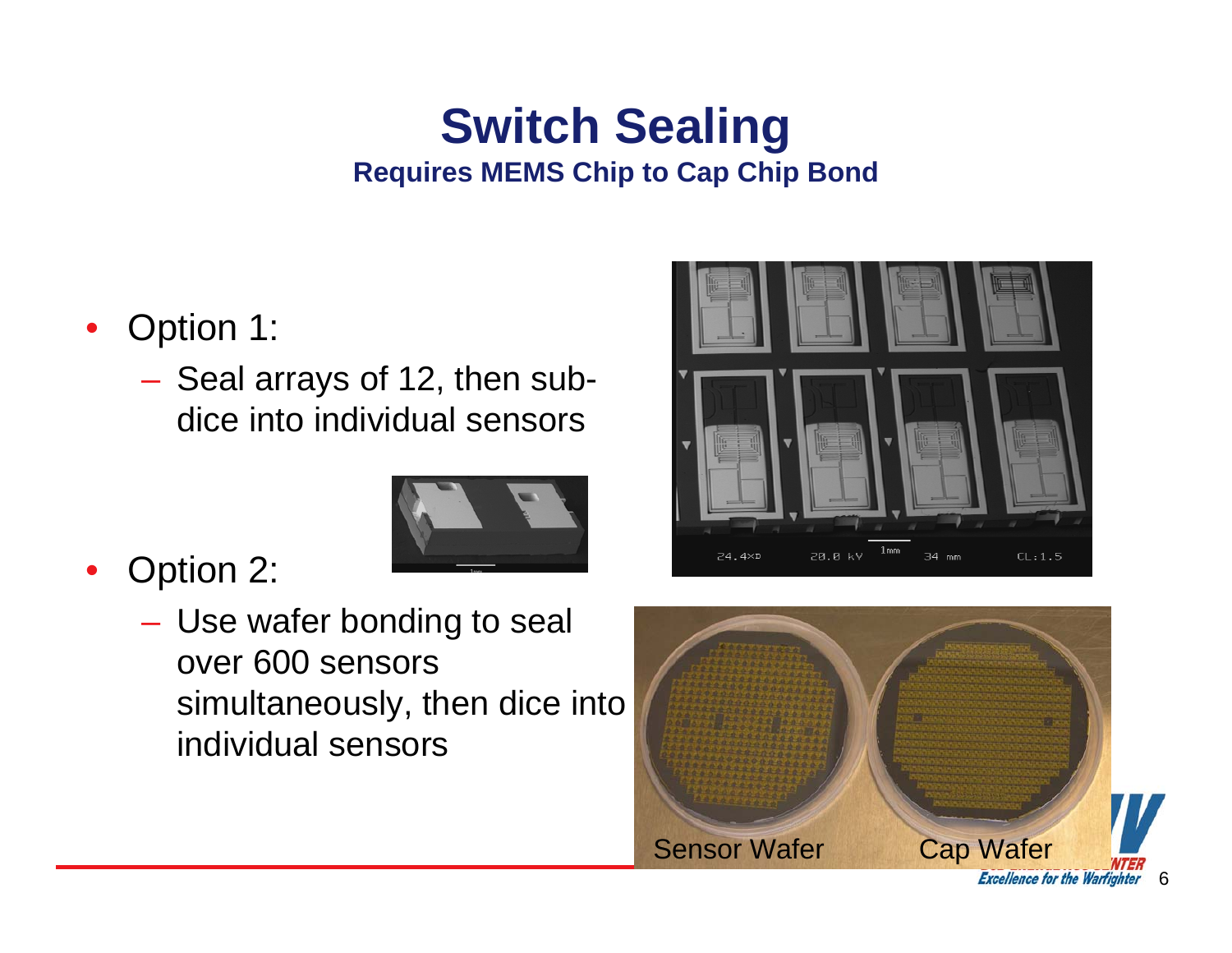# **Contact Switch Status**

- Switch testing to date:
	- Passed 50,000 g shock, operation successful before and after
	- Contact level approximately 150 g
	- Gun launch successful
- Improvements for next round
	- Switch contacts
	- Wafer level packaging

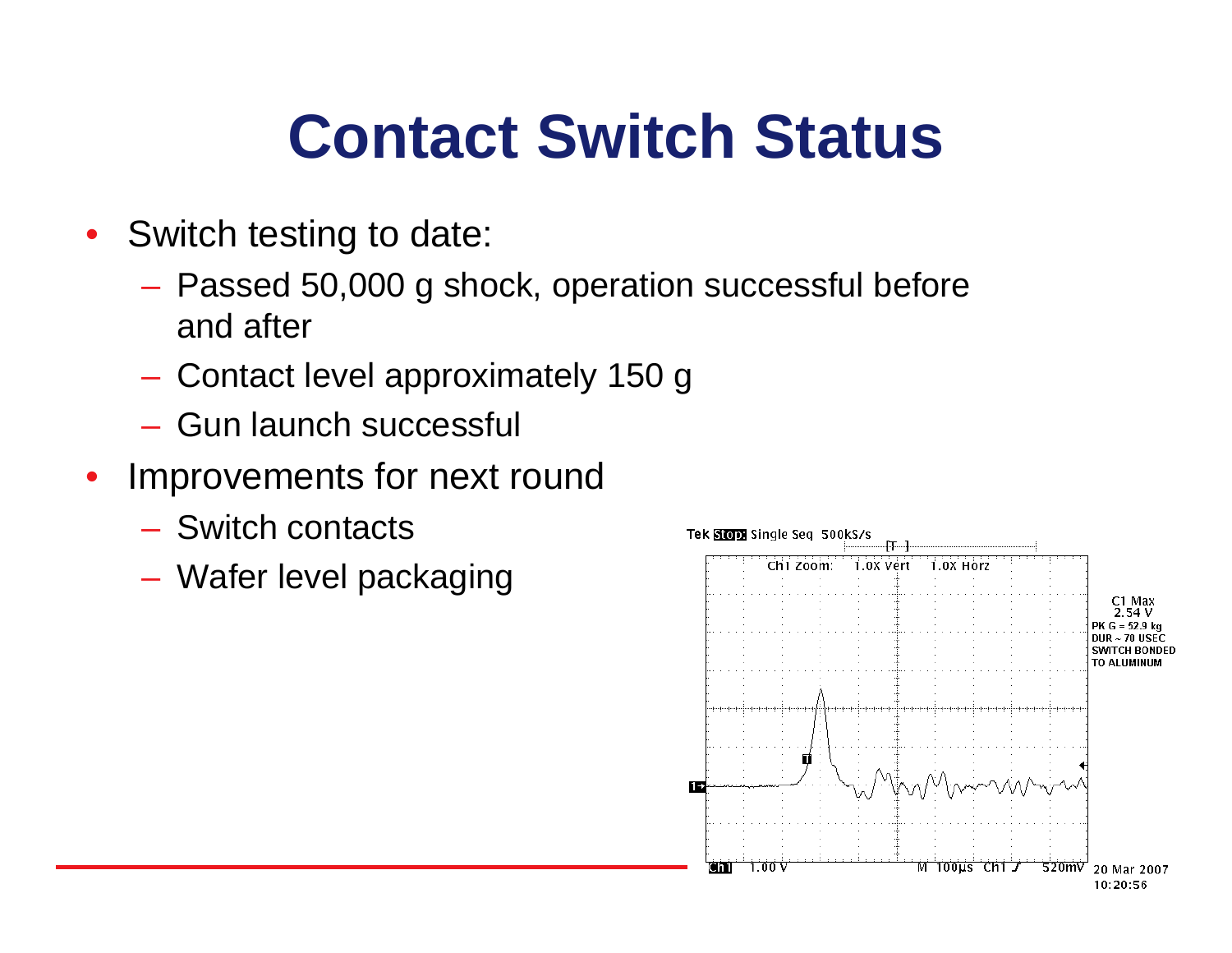# **Two Spring Switch**

- **Contact Arm Variation**
- Contact points move ahead of the mass
	- Increased contact duration
	- Reduced switch bounce

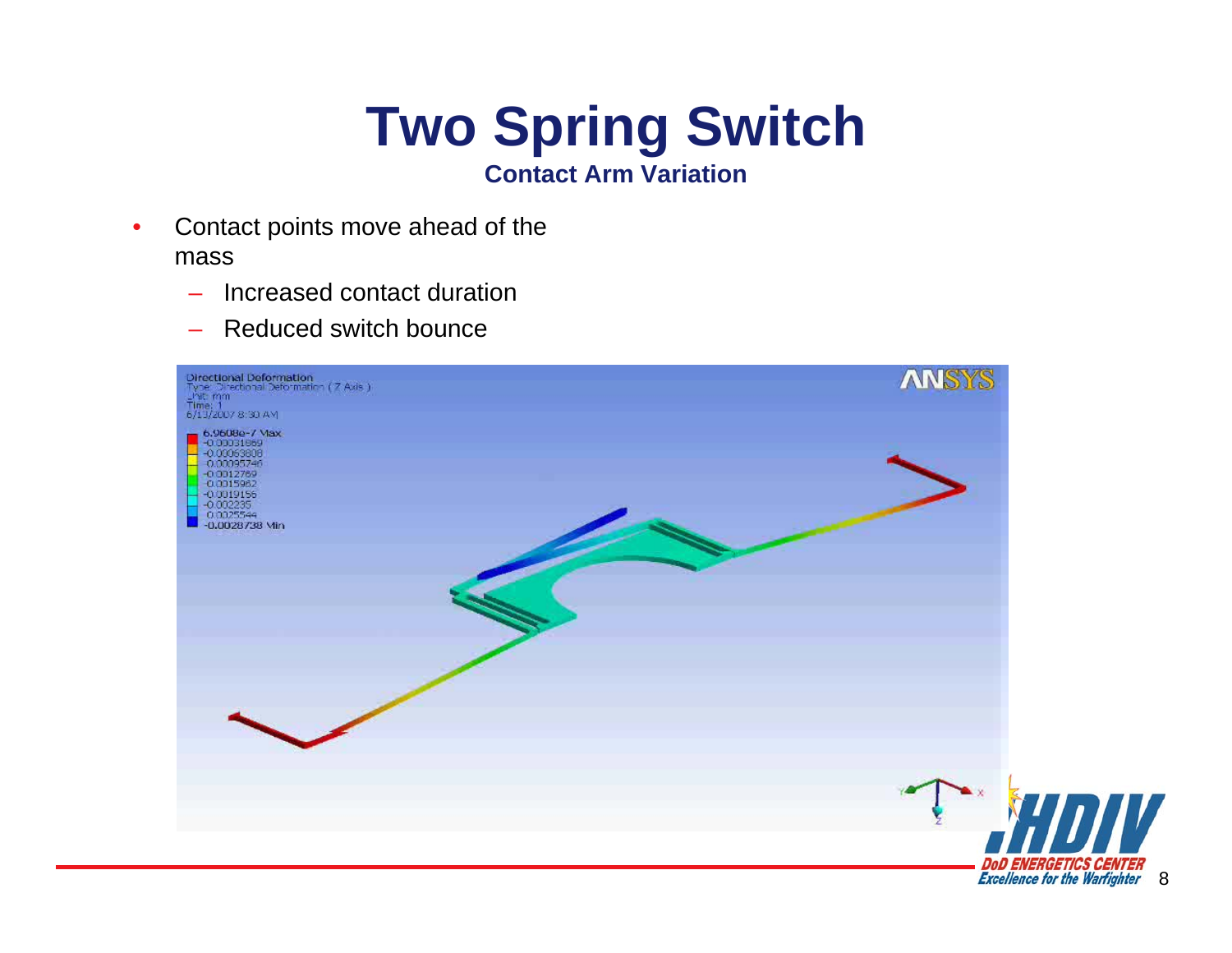### **Next Generation Contact Switch**

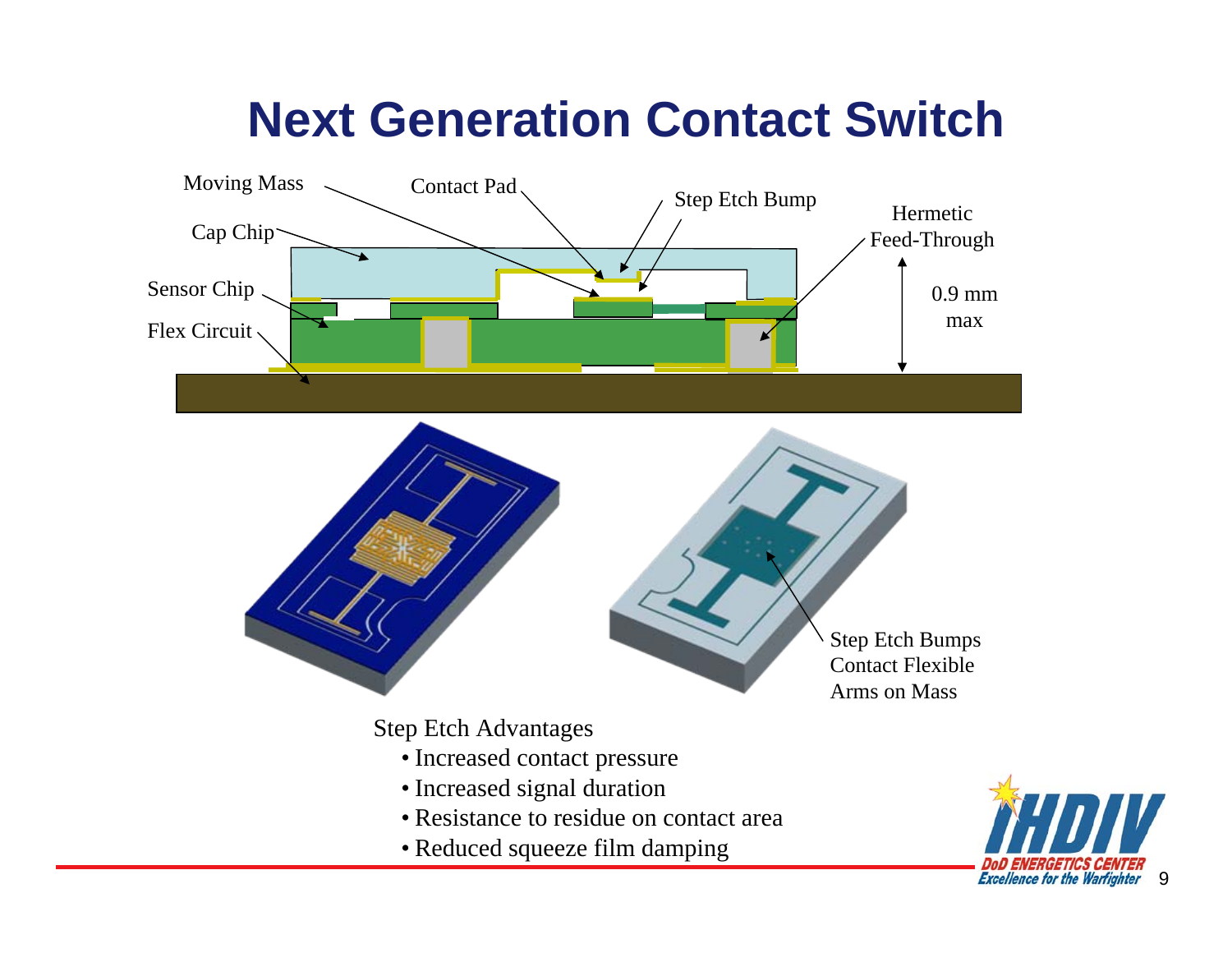### **Step Etch Process: Cap Fabrication**

#### **Deep Reactive Ion Etching of Silicon**